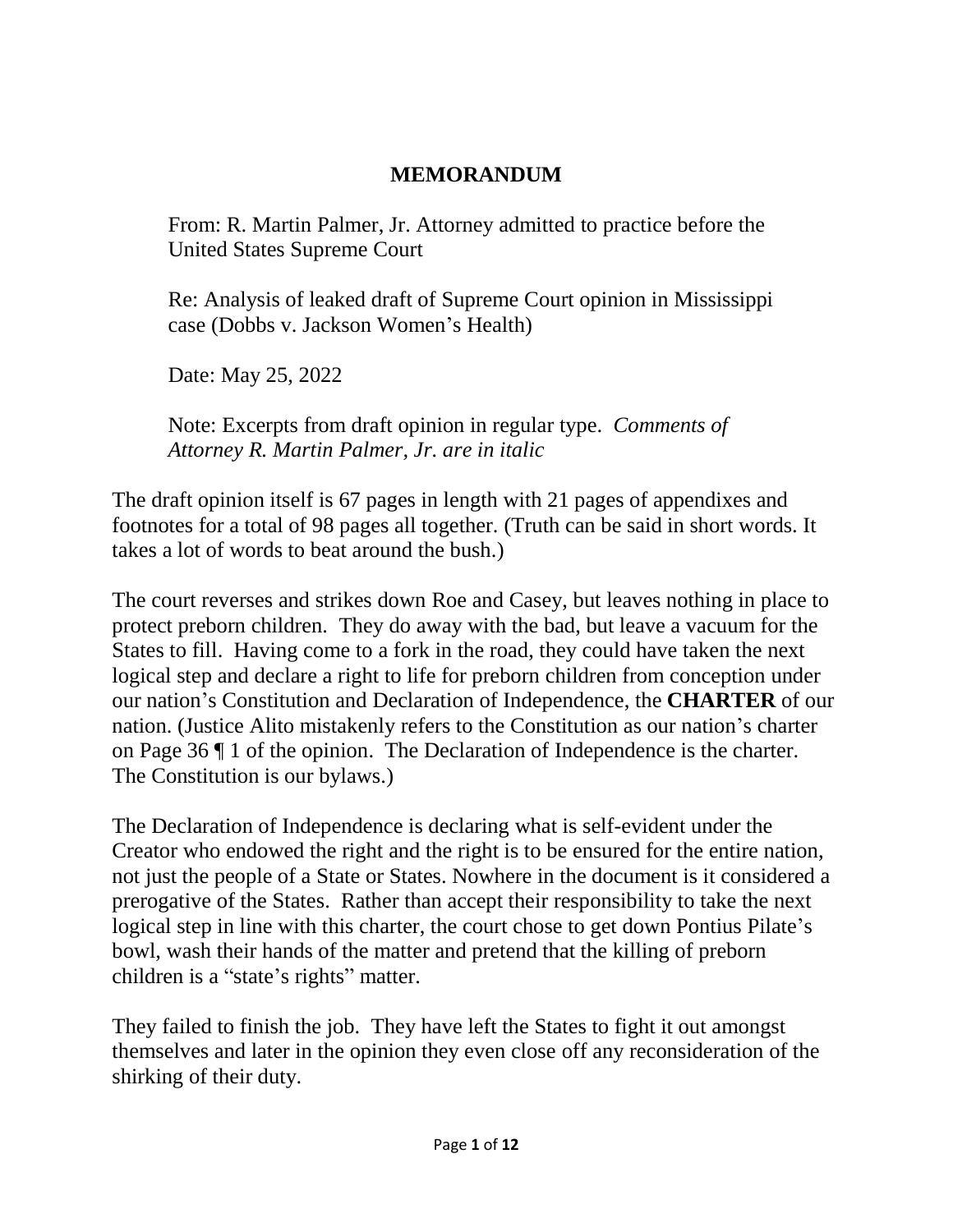Curiously, since the draft court opinion was leaked two things dealing with the sanctity of human life have surfaced in the news:

1. The legislature of the State of Oklahoma passed and the governor recently signed a law protecting the lives of preborn children from conception (the only exceptions being rape and incest).

2. Another horrific shooting of elementary school children bringing the nation to tears and on their knees in prayer. We mourn and weep over children we do not know just as God weeps over murdered preborn children, all of whom He knows.

The school shooting reminds us of the preciousness and sanctity of innocent human life and the reason for the Commandment Thou Shalt Not Kill.

The new Oklahoma law reminds the Supreme Court of what can and must be done to protect the innocent lives of preborn children. They may do so by appealing to the law above the law - the natural law. They can appeal to our Declaration of Independence – the God given unalienable right to life and liberty

"We hold these truths to be self-evident, that all men are created equal, that they are endowed by their Creator with certain unalienable Rights, that among these are Life, Liberty and the pursuit of Happiness.--**That to secure these rights, Governments are instituted among Men…"**

To turn the matter back to the States is to reject God and God given unalienable rights and instead pass the matter off to the political process. The court is about to hand down only half a loaf. We must pray that the Justices will yet revise the draft opinion to delete all language passing the buck back to the States and instead uphold the right to life for preborn children throughout the States. They can take judicial notice of the recently passed Oklahoma law and comment upon it as being in accord with what would then be a 'revised draft' of the court opinion.

The court speaks of our **'national heritage and traditions'**. Is not the Declaration of Independence a part of our history? It began our history! Indeed, many people consider it inspired. That which God inspired to begin the history of the nation can and must be applied that nation's history. The words of equality in our Declaration of Independence applied to the women's suffrage movement. They applied to the Civil Rights movement. They apply to our nation's greatest civil rights movement – the right to life under our nation's Declaration of independence which in truth is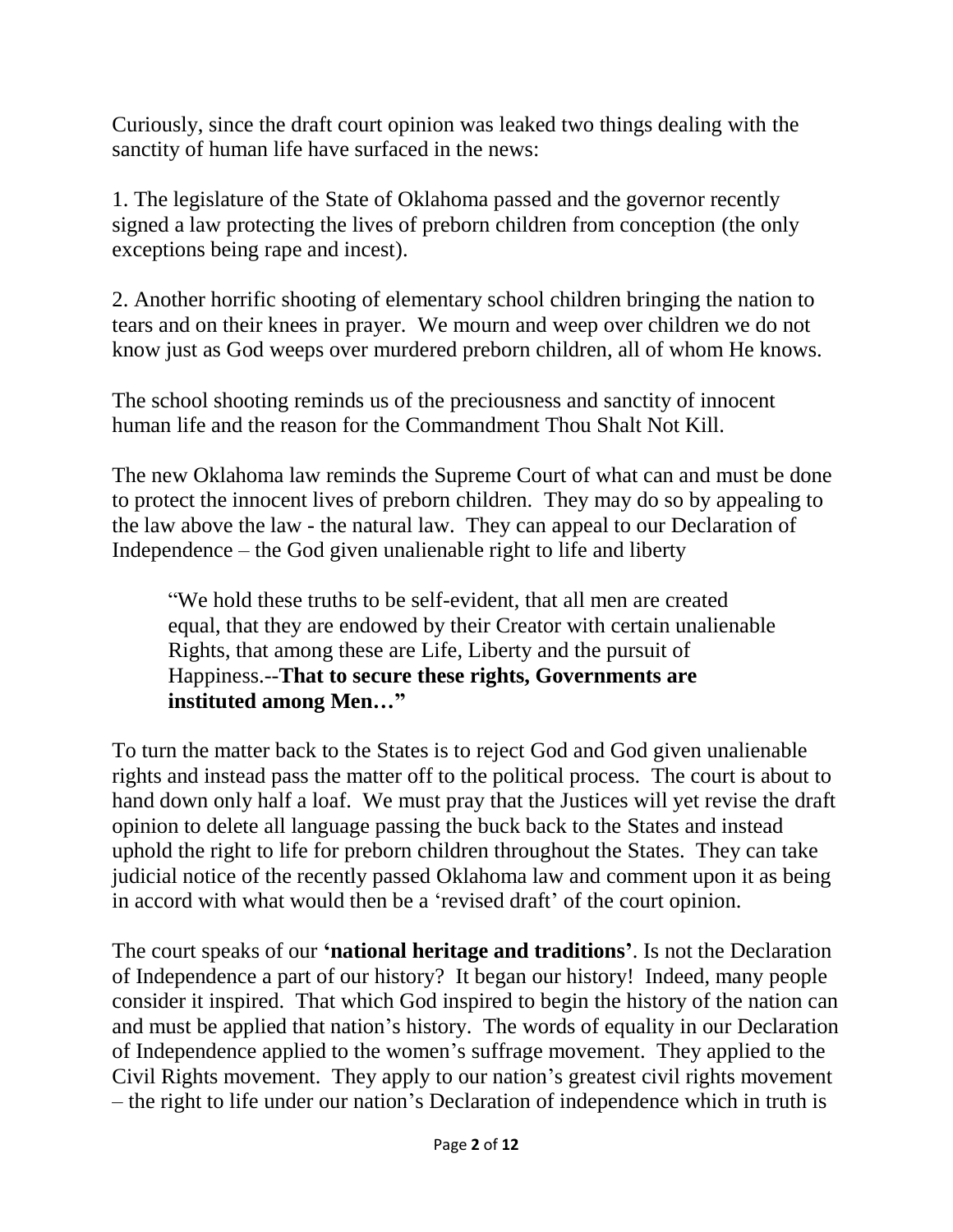a declaration of dependence upon God. This blot on our nation's soul must be washed clean (2 Chronicles 7:14).

The **SIN** of abortion (the killing of our nation's own Posterity) must be purged from our land. Just as our forefathers took down their quill pen and wrote the inspired words of the Declaration of Independence, so our present Supreme Court needs to take down their own quill and under the words of our own Declaration of Independence **"secure this right to life".**

We must rely upon the shed blood of Christ to purge and cleanse our nation of this most grievious sin. The court has acknowledged that Roe was an 'egregious error'. Do we call the killing of 20 elementary school children by a shooter an 'egregious error' on the killer's part? **NO!** We call it murder.

Roe was the use of 'raw judicial power' (called such by Justice Byron White in his dissent to Roe). Killing 60 million innocent preborn children – a blot on our nation's soul – is **Sin,** a breaking of the Commandment *Thou Shalt Not Kill.*

The nation's high court must strike down Roe and Casey and in overturning Roe and Casey must itself find a right to life of all preborn children (we are created equal – created refers to conception). The culture of death has been replaced by the culture of life – evil has been replaced by good. The unalienable right to life is upheld!

## **Notes on Reading Associate Justice Alito's leaked draft of Supreme Court Opinion in the Mississippi Case**

Page 5, ¶ 2

"We hold that Roe and Casey must be overruled".

Page 5, ¶ 3

"Indeed, when the  $14<sup>th</sup>$  amendment was adopted, three quarters of the States made abortion a crime at all stages of pregnancy."

Page 6, ¶ 1

"Roe was egregiously wrong from the start."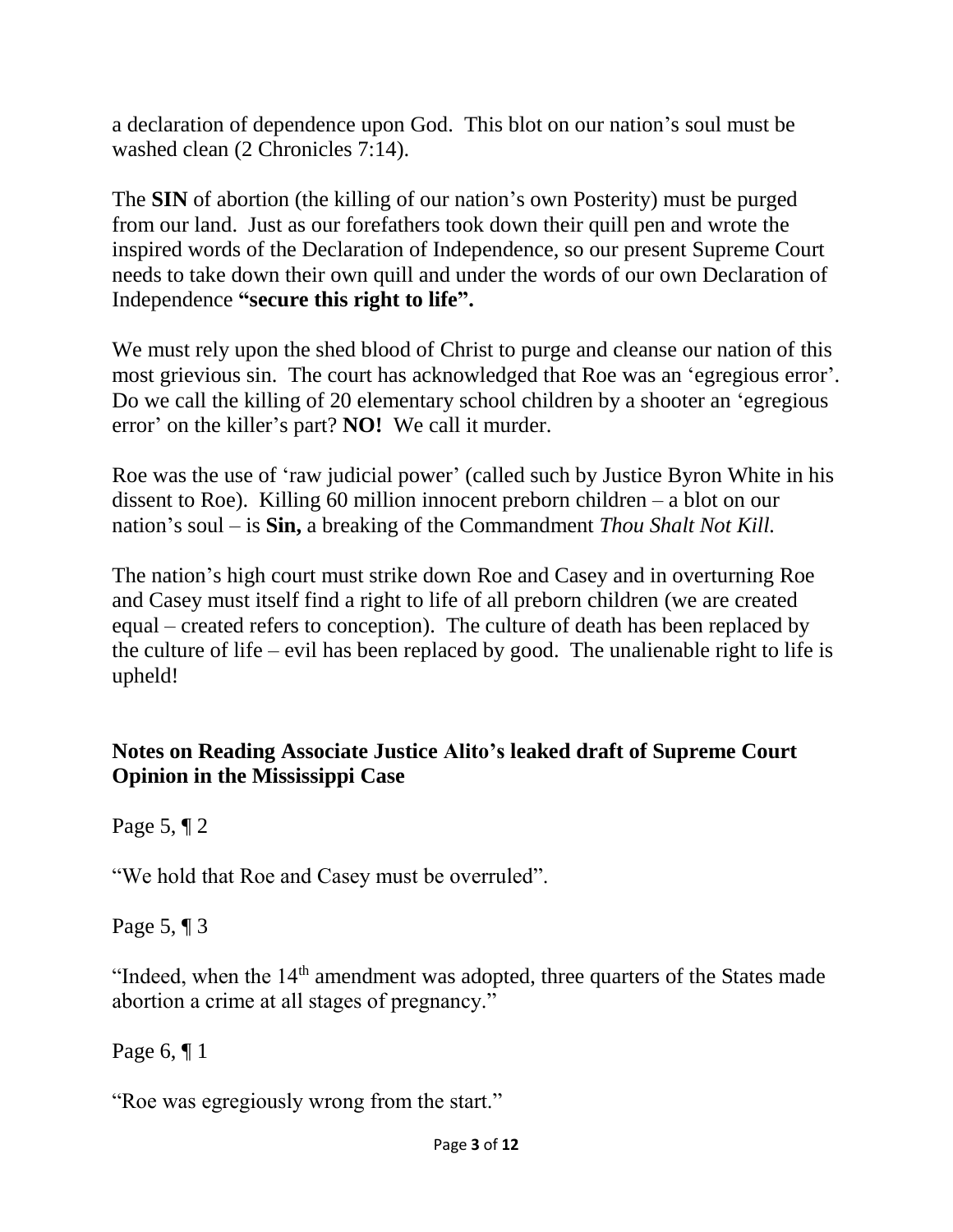Page 6  $\P$  4 to Page 7,  $\P$  1

*The Supreme Court points out that the Mississippi legislature made a series off factual findings to support the new law they were about to pass.*

"The legislature then found that at five or six weeks gestational age an "unborn human being's heart begins beating"; at eight weeks the "unborn human being begins to move in the womb" at nine weeks "all basic physiological functions are present;" at ten weeks "vital organs begin to function," and "[hair, fingernails, and toenails begin to form;" at eleven weeks "an unborn human being's diaphragm is developing," and he or she "may move about freely in the womb;" and at twelve weeks the "unborn human being" has "taken on the human form in all relevant respects."

Page 8, ¶ 4

*The court* "examines "whether a 'right to abortion' is rooted in our nation's history and tradition and whether it is an essential component of what we have described as "ordered liberty".

Page 11, ¶ 5

"In deciding whether a right falls into either of these categories, the Court has long asked whether the right is "deeply rooted in [our] history and tradition" and whether it is essential to our Nation's "scheme of ordered Liberty."

*This same analysis can be employed to decide whether the right to life and liberty declared in the Declaration of Independence is rooted in our nation's scheme of ordered liberty.*

*The deprivation of life (abortion) extinguishes the possibility of 'liberty'. Life and liberty are declared to be unalienable rights in the Declaration of Independence, and are "deeply rooted" in our history and tradition and are an essential part of our nation's scheme of liberty.*

In summary, in using this analysis to bring down Roe and the right to abortion, the *court stopped short of using this identical analysis to guarantee the right to life of preborn children from conception and hold that no legislature has the right to set aside unalienable rights. Such a finding by the court would protect preborn*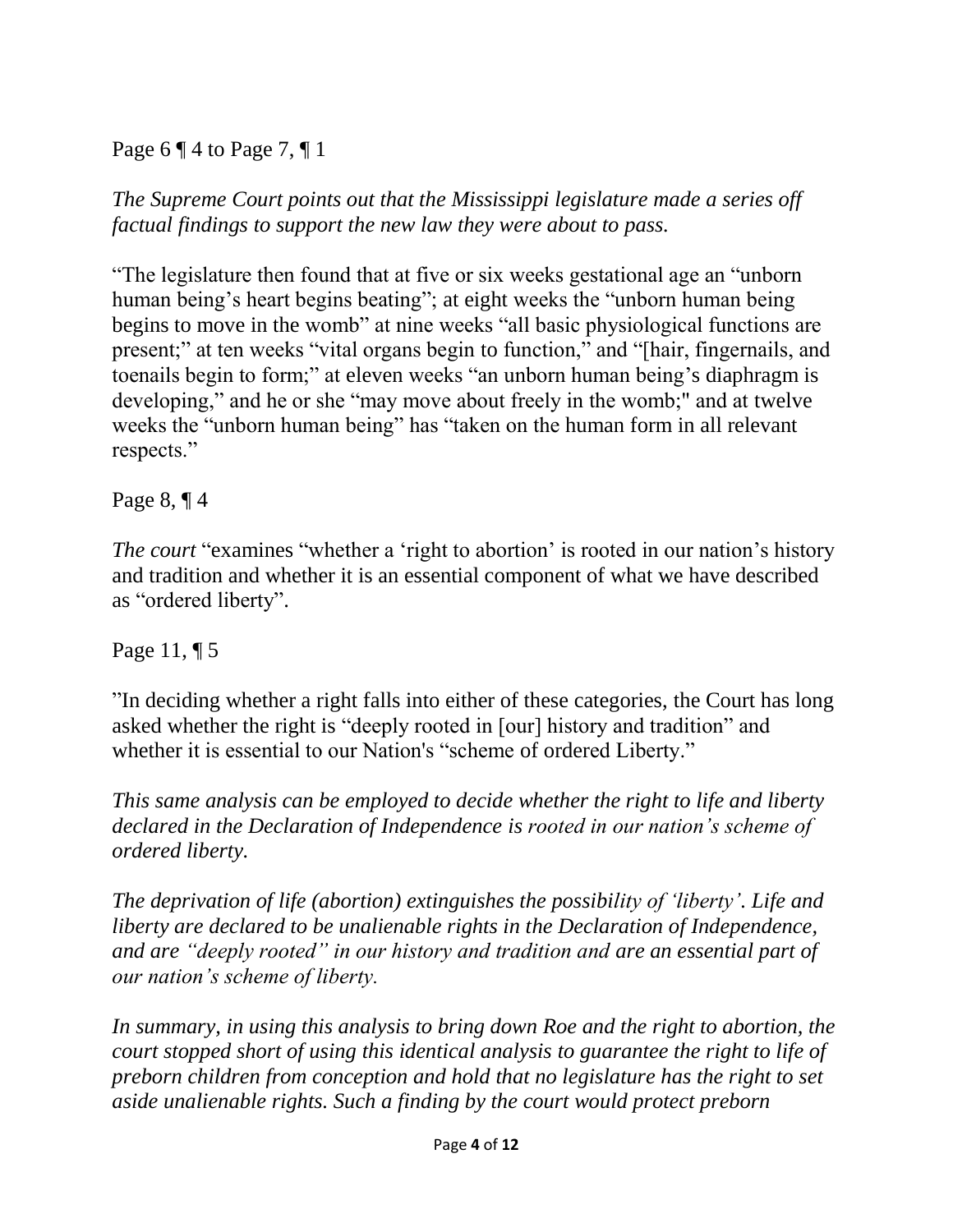*children's right to life from conception and would protect all life from conception to natural death (not to have euthanasia).*

Page 14, ¶ 2

"..the 14<sup>th</sup> amendment does not protect the right to an abortion."

Page 15, ¶ 1

"Until the latter part of the 20th century, there was no support in American law for a constitutional right to obtain an abortion. Zero."

Page 15 ¶ 2

"abortion had long been a **crime** in every single State"

Page 16 ¶ 1

"Roe either ignored or misstated this history, and Casey declined to reconsider Roe faulty historical analysis. It is therefore important to set the record straight."

*The court is essentially saying "Oops, the court made a mistake. Sorry about the 60 million (preborn children killed since Roe's inception).* 

*This time around the court must not be allowed to get down Pontius Pilate's bowl, wash their hands of the matter and send it back to the States. Such a decision would only be half a loaf. The court has now admitted that Roe was an "egregious error". They are essentially saying that the lives of 60 million children were snuffed out due to this error of the court.*

*Given the blot of sin that the court has brought upon the nation's soul, it is not enough to repent and leave in place a license to continue to sin on the part of some states.*

Page 20 ¶ 2, page 21 ¶ 1

"The few cases available from the early colonial period corroborate that abortion was a crime…. In Maryland in 1652, for example, an indictment charged that a man "Murtherously endeavoured to destroy or Murther the Child by him begotten in the Womb."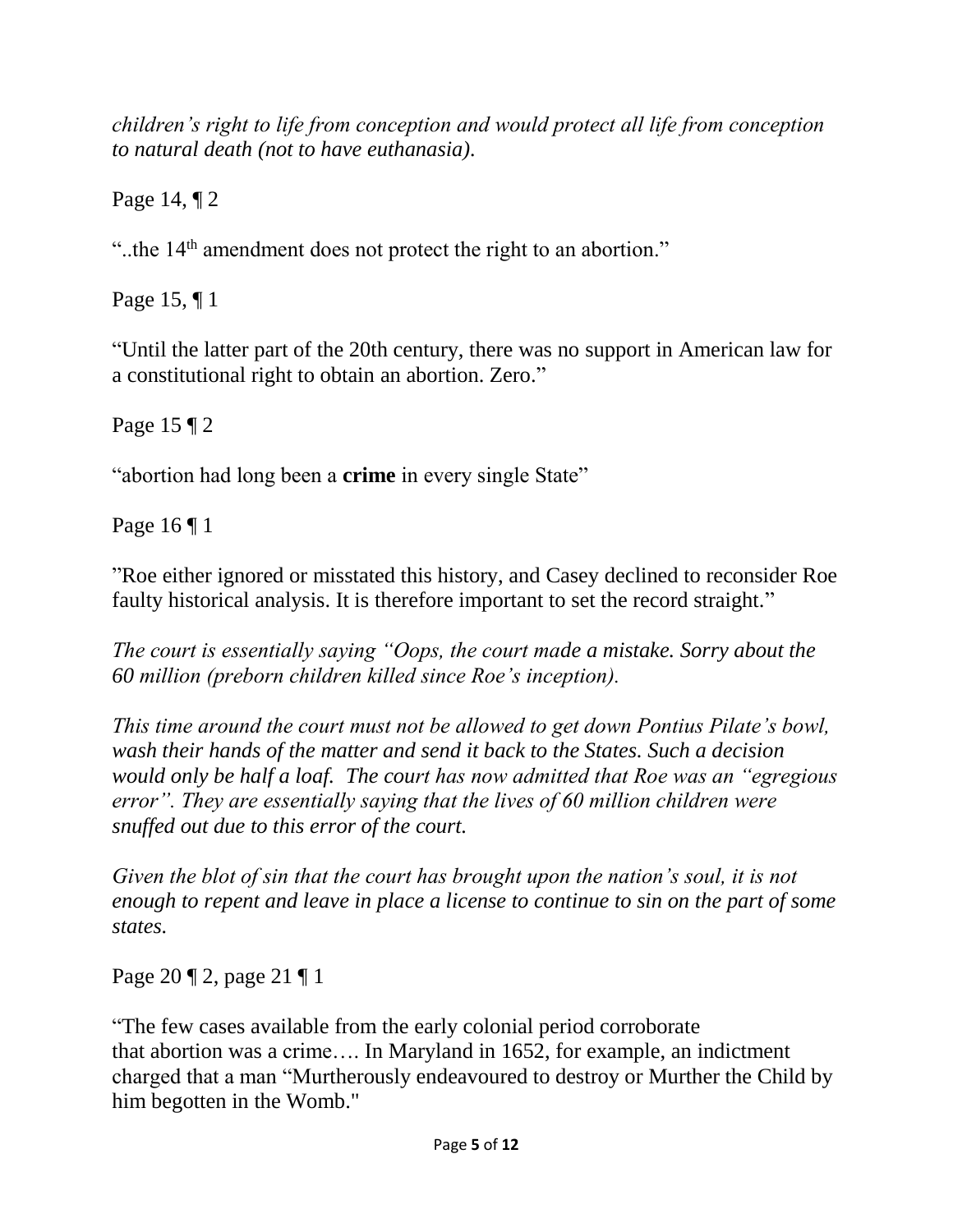Page 23 ¶ 2

"In this country during the 19th century, the vast majority of the States enacted statutes criminalizing abortion at all stages of pregnancy. See Appendix A (listing state statutory provisions in chronological order)."

Page 24 ¶ 3

"The inescapable conclusion is that a right to abortion is not deeply rooted in the Nation's history and traditions."

*It follows that the right to life is deeply rooted in our nation's history and traditions and therefore the preborn child has a right to life from conception. Life begins, like everything else, at the beginning.*

Page 29 ¶ 1

",,,at the time of the adoption of the Fourteenth Amendment, over three quarters of the States had adopted statutes criminalizing abortion (usually at all stages of pregnancy)..."

Page 29 ¶ 2

"There is ample evidence that the passage of these laws was instead spurred by a sincere belief that abortion kills a human being. Many judicial decisions from the late 19<sup>th</sup> and early 20th centuries made that point.

Page 29 ¶ 3

**"ONE MAY DISAGREE WITH THIS BELIEF (AND OUR DECISION IS NOT BASED ON ANY VIEW ABOUT WHEN A STATE SHOULD REGARD PRENATAL LIFE AS HAVING RIGHTS OR LEGALLY COGNIZABLE INTERESTS)…"** but even Roe and Casey did not question the good faith of abortion opponents. See, e.g, Casey, 505 U.S, at 850 ("Men and women of good conscience can disagree... about the profound moral and spiritual implications of terminating a pregnancy even in its earliest stage.")."

*After reviewing quickening under the common law "when the child was felt to move in the womb" being the point after which it would be considered murder to*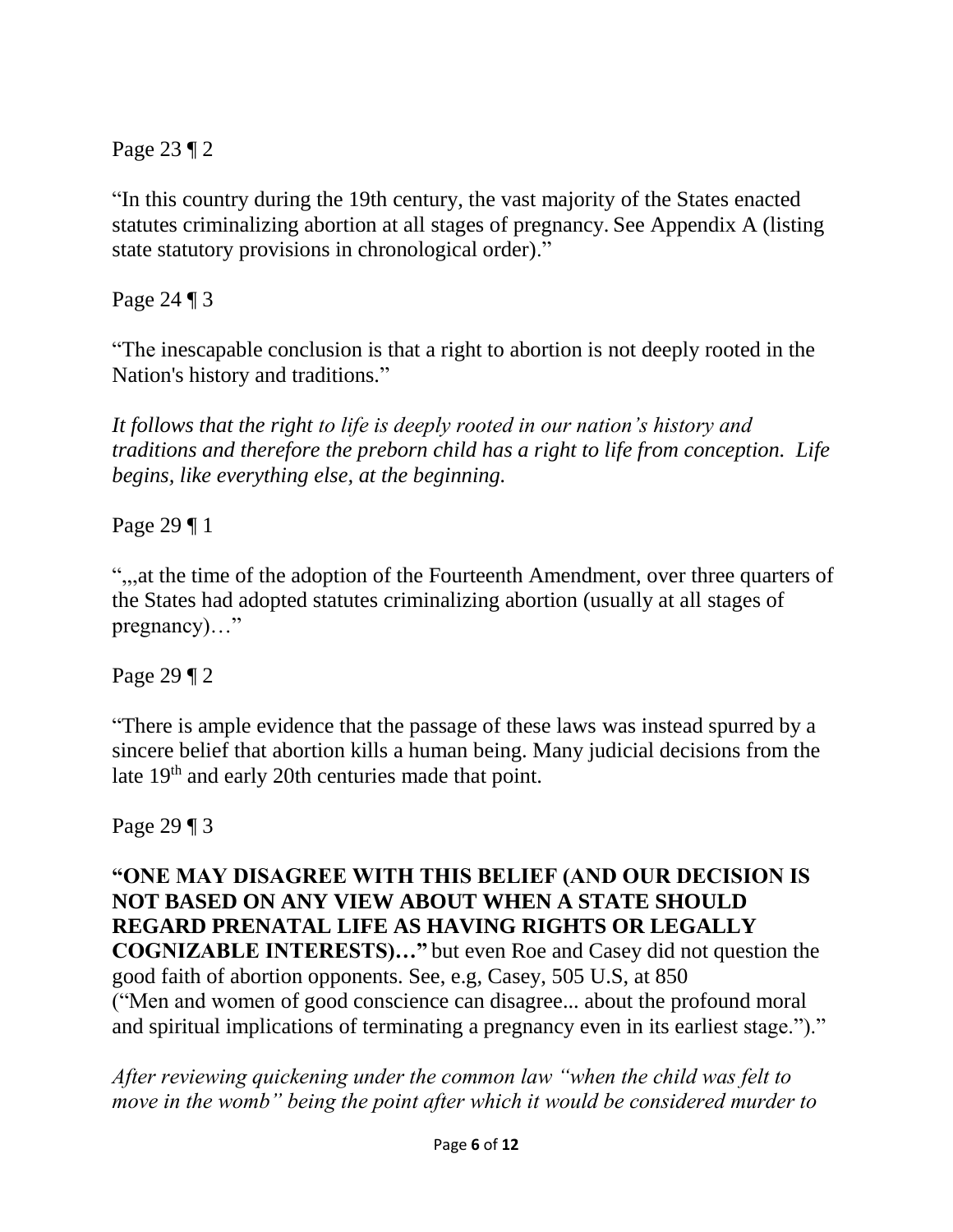*kill the child, and catapulting into the 21st century when ultrasound has put windows on the womb and medical science and genetics teaches that everything is present from the beginning (the moment of conception) to build the new human being we will call Mary, or Peter or Paul; to build even the human brain capable of putting a man on the moon – we see that it was all there in the very beginning, nothing is added. In light of this understanding of which the court can take judicial notice, the court currently concedes at the 29th page of a 98 page opinion "our decision is not based on any view of about when a state should regard prenatal life as having rights or legally cognizable interests"*

*The court, after going to great lengths to review the history of the law going back to Blackstone prior to the settlement of the New World and to explain that the common law treated abortion as murder, the court is willing to allow the States to pass statutes legalizing murder and in so doing they are disrespecting and disavowing our nation's own Declaration of Independence and the truth of medical science and genetics and the unalienable gift of a right to life given from the outstretched hand of God.*

Page 33 ¶ 3

"Americans who believe that abortion should be restricted press countervailing arguments"

Page 34 ¶ 1

"They also claim that many people now have a new appreciation of fetal life and when prospective parents who want to have a child view a sonogram, they typically have no doubt that what they see is their daughter or son."

*No doubt, many of the current judges on the court have seen sonograms of their own children or grandchildren, yet they would willingly allow the States to murder children simply because they are not their own children or grandchildren? The judges have received a spirit of fear.* 

*Pontius Pilate, feared (or wanted to please) the crowd that was yelling "Crucify Him! Crucify Him!" He had received a spirit of fear. He had the power to say not only that he found no fault in this man, Jesus, but he could have gone on to order a legion of his army to escort Jesus to safe territory. Yet he said "I wash my hands of the death of this innocent man." Looking out over the crowd, he essentially said "Do what you want." He took a bowl and washed his hands of the matter.*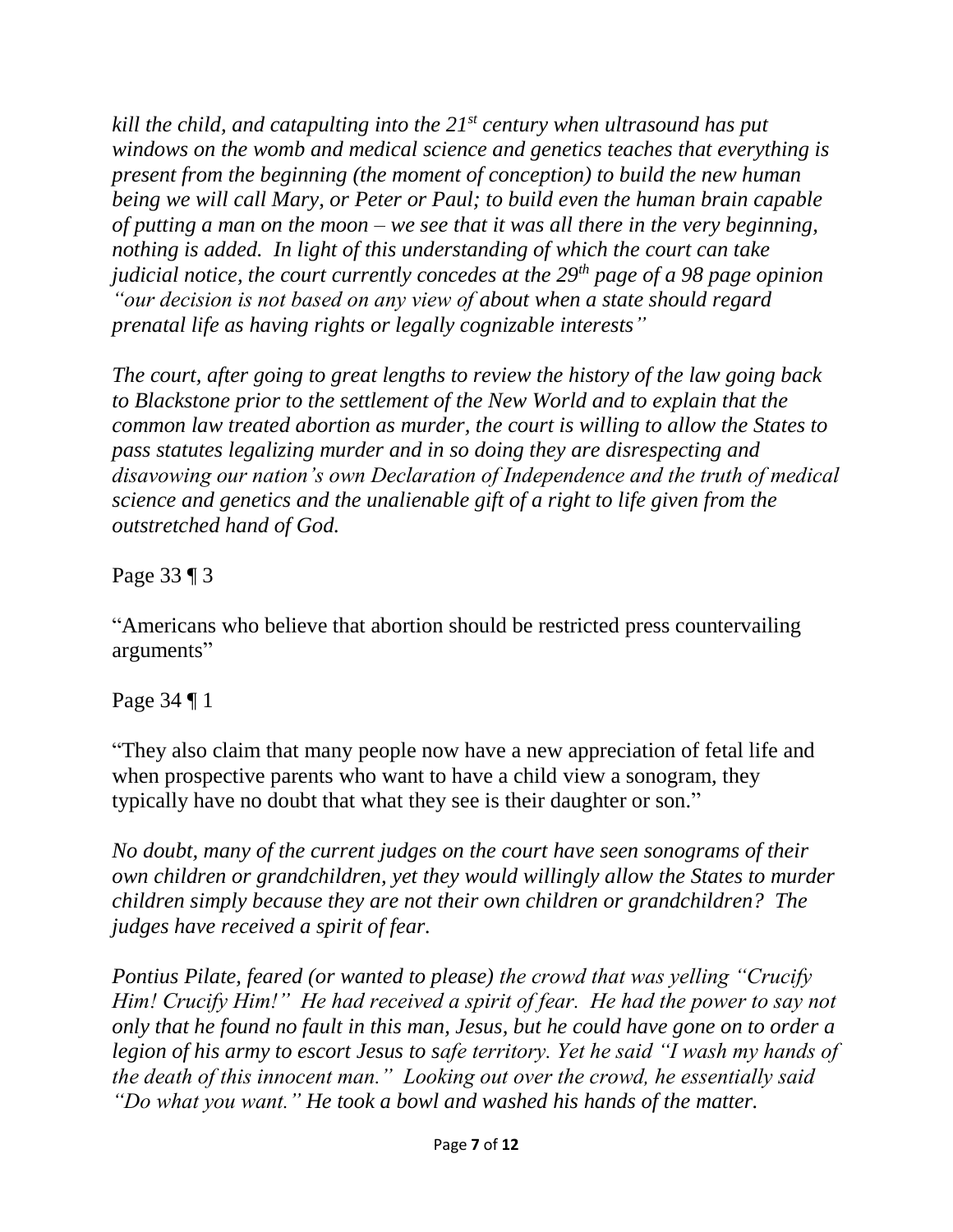*Our U.S. Supreme Court has received a spirit of fear. And they are trying to please both sides of the aisle by allowing states that wish to do to continue to legalize abortion. They are essentially saying "This would be murder if it was my own child or grandchild, but if you wish to crucify and dismember your own children, do what you want. We wash our hands of it." Why does this remind us of the old politician's line "While I would not have an abortion myself, nor do I personally approve of abortion, I support the right of others to have an abortion if they so choose."*

*In the 49 years since Roe was handed down, love has won out. Love for preborn children has been displayed in countless prayerful protests in front of American abortuaries allowed to operate under the egregious error of Roe. Love has won out in Washington with the peaceful March for Life these past 48 years. Throughout this entire time, there was no 10 ft. fence, until recently, around the United States Supreme Court. The grass was mowed and the flowers and hedges bloomed and except for clearing a metal detector at the main entrance, school children and the public were free to come and go and tour the court, including getting in line on a first come first served basis to be seated and attend oral arguments in the court.* 

*In the pasted, those who championed the 'right' to kill preborn children pointed to the court as having the final say. They have taken the egregious error of the court and have used it to kill (murder) 60 million preborn children.* 

*As long as the court agreed with what they were doing, they held the court on a pedestal as the final arbiter of right and wrong demanding that we all respect the court. But as soon as there was the least hint (a leaked Supreme Court opinion) that the court is about to take a stand for preborn children, fencing and barbed wire comes up around the court because they threatened to storm the court and burn it down. The judge's home addresses are put up on the internet. People are encouraged to demonstrate in front of their private homes and the pro-aborts in Congress threaten to pack the court.*

Page 35 ¶ 2

"We have long recognized, however, that stare decisis is "not an inexorable command,"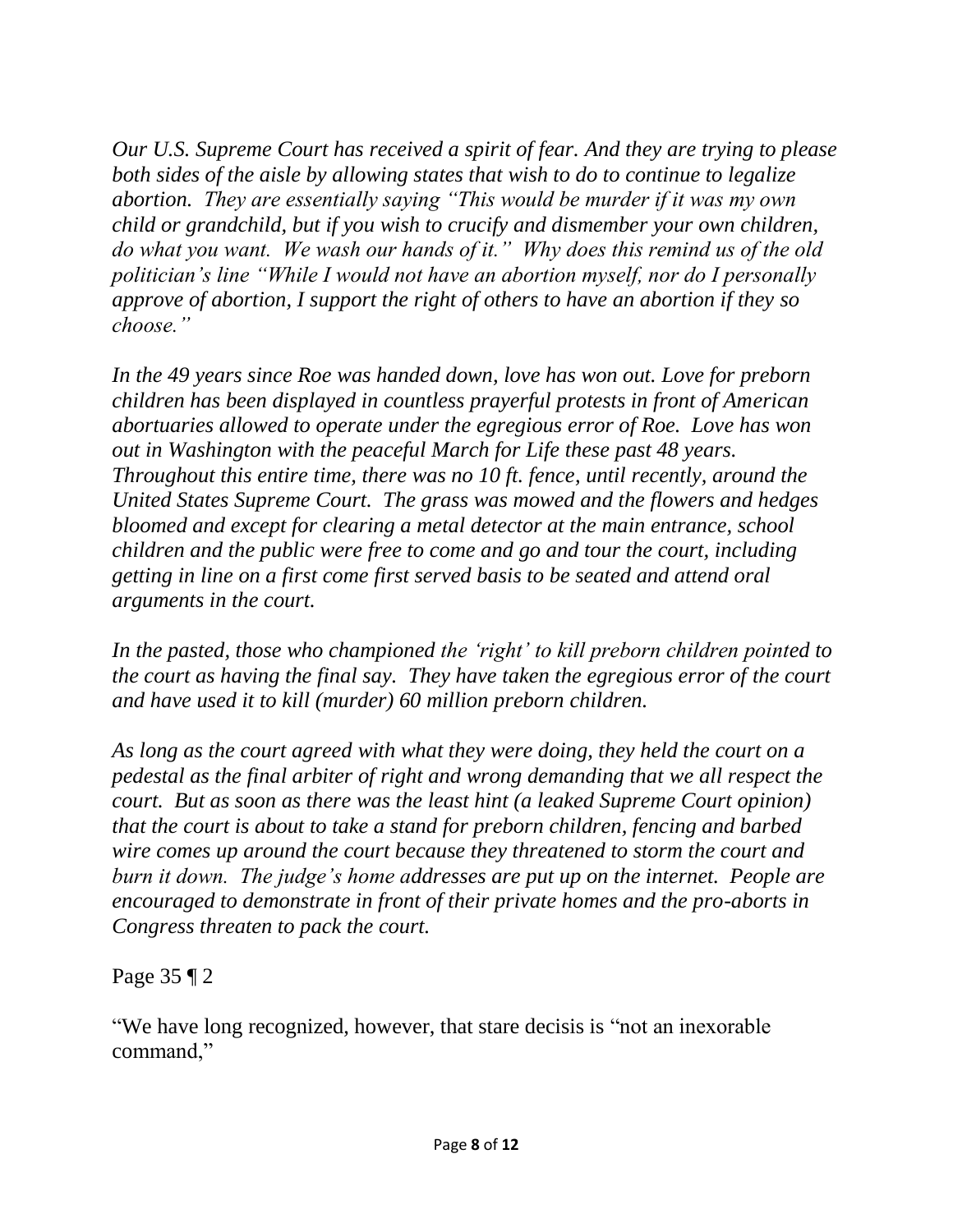*'Stare decisis' is of course the doctrine that past decisions of the court should ordinarily stand.*

Page 36 ¶ 1

"But when it comes to the interpretation of the Constitution—the "great **CHARTER OF OUR LIBERTIES,**",,,

"We place a high value on having the matter settled right. Therefore, in appropriate circumstances we must be willing to reconsider and if necessary overrule constitutional decisions."

Page 61 ¶ 2

"Our decision returns the issue of abortion to those legislative bodies, and it allows women on both sides of the abortion issue to seek to affect the legislative process by influencing public opinion, lobbying legislators, voting, and running for office."

*We know, in the 21st century, that life begins, like everything else, at the beginning. The unalienable right to life (and not to be murdered) is not something that should be taken out of the "hands off" category and thrust back into the political process.*

Page 62 ¶ 2

"Having shown that traditional stare decisis factors do not weigh in favor of retaining Roe or Casey, we must address one final argument,,,"

Page 62 ¶ 3

The American people's belief in the rule of law would be shaken if they lost respect for this court as an institution that decides important cases **BASED ON PRINCIPLE** not "social or political pressures".

*The court should go on to hold themselves to PRINCIPLE as stated. The principle here is the unalienable right to life. If the court is to retain respect, it must stand for the preborn child across the board and uphold the child's right to life under the Declaration of Independence (really a declaration of DEPENDENCE upon God).* 

*If the court stands with the preborn children, will it be castigated? Will there be demonstrations in front of their homes? Will there be violent demonstrations in*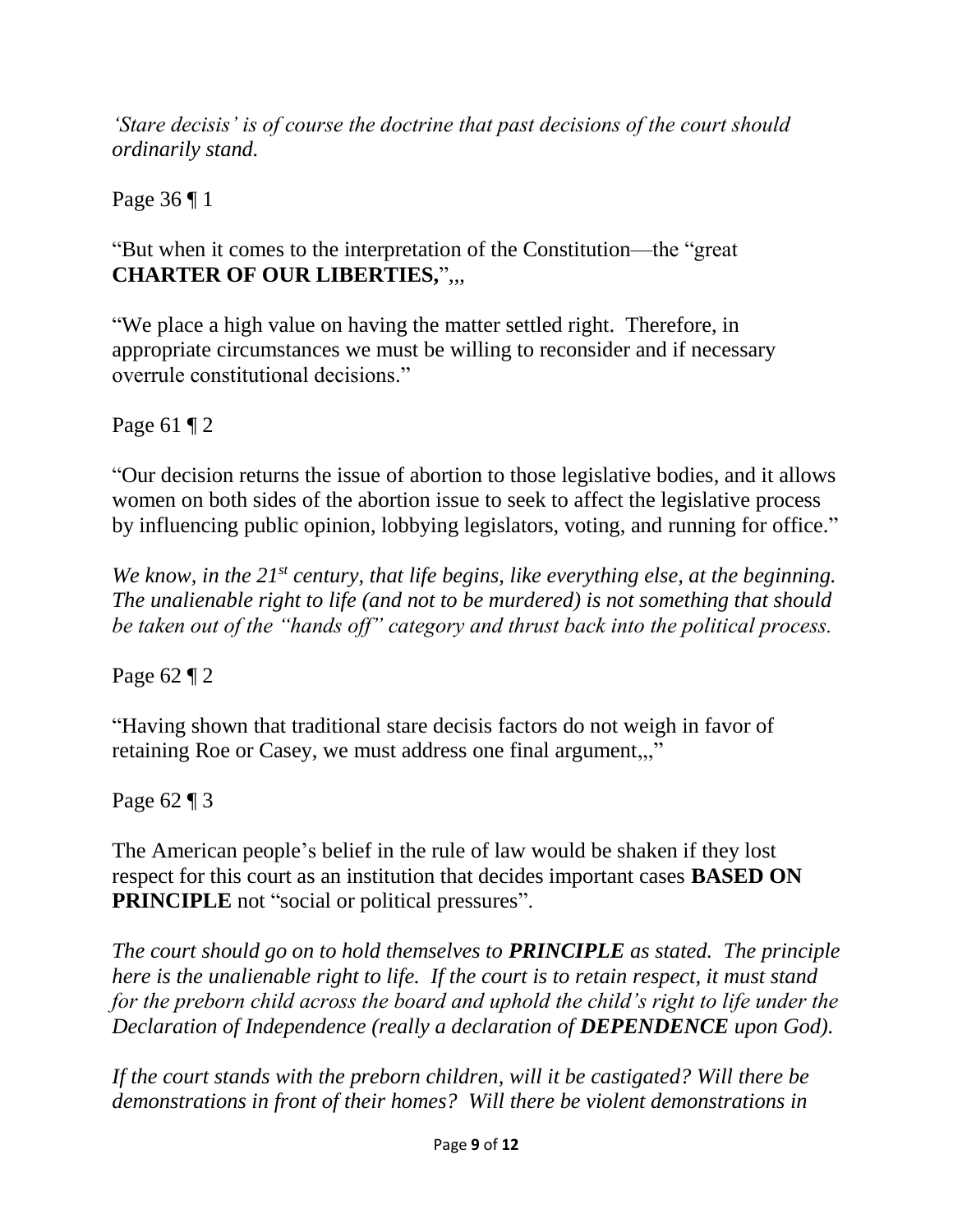*front of the court and throughout the nation? Yes, but this is the price the court must be willing to pay for the court to continue to be respected and America continue to be the shining light on a hill to the world that it has been.* 

*Following Roe, other nations of the world legalized abortion. In more recent times even Ireland.*

Page 65 ¶ 1

"We do not pretend to know how our political system or society will respond to today's decision overruling Roe and Casey… We can only do our job, which is to interpret the law, apply longstanding principles of stare decisis, and decide this case accordingly.

Page 65 ¶ 2

"We therefore hold that the Constitution does not confer a right to abortion. Roe and Casey must be overruled, and the authority to regulate abortion must be returned to the people and their elected representatives."

*Abortion is a polite term for the killing (murder) of a preborn child. The court just as well may have said "the authority to regulate the killing of preborn children must be returned to the people under their elective representatives."*

## *WHAT A SHAMEFUL THING THEY ARE DOING! A SPIRIT OF FEAR HAS BROUGHT IT ABOUT. THEY HAVE FOUND PONTIUS PILATE'S BOWL AND ARE COWARDLY WASHING THEIR HANDS OF THE FUTURE BLOOD OF PREBORN CHILDREN.*

Page 65 ¶ 5

**"IT FOLLOWS THAT THE STATES MAY REGULATE ABORTION FOR LEGITIMATE REASONS, AND WHEN SUCH REGULATIONS ARE CHALLENGED 'UNDER THE CONSTITUTION, COURTS CANNOT "SUBSTITUTE THEIR SOCIAL AND ECONOMIC BELIEFS FOR THE JUDGMENT OF LEGISLATIVE BODIES…THAT RESPECT FOR A LEGISLATURE'S JUDGMENT APPLIES EVEN WHEN THE LAWS AT ISSUE CONCERN MATTERS OF GREAT SOCIAL SIGNIFICANCE AND MORAL SUBSTANCE."**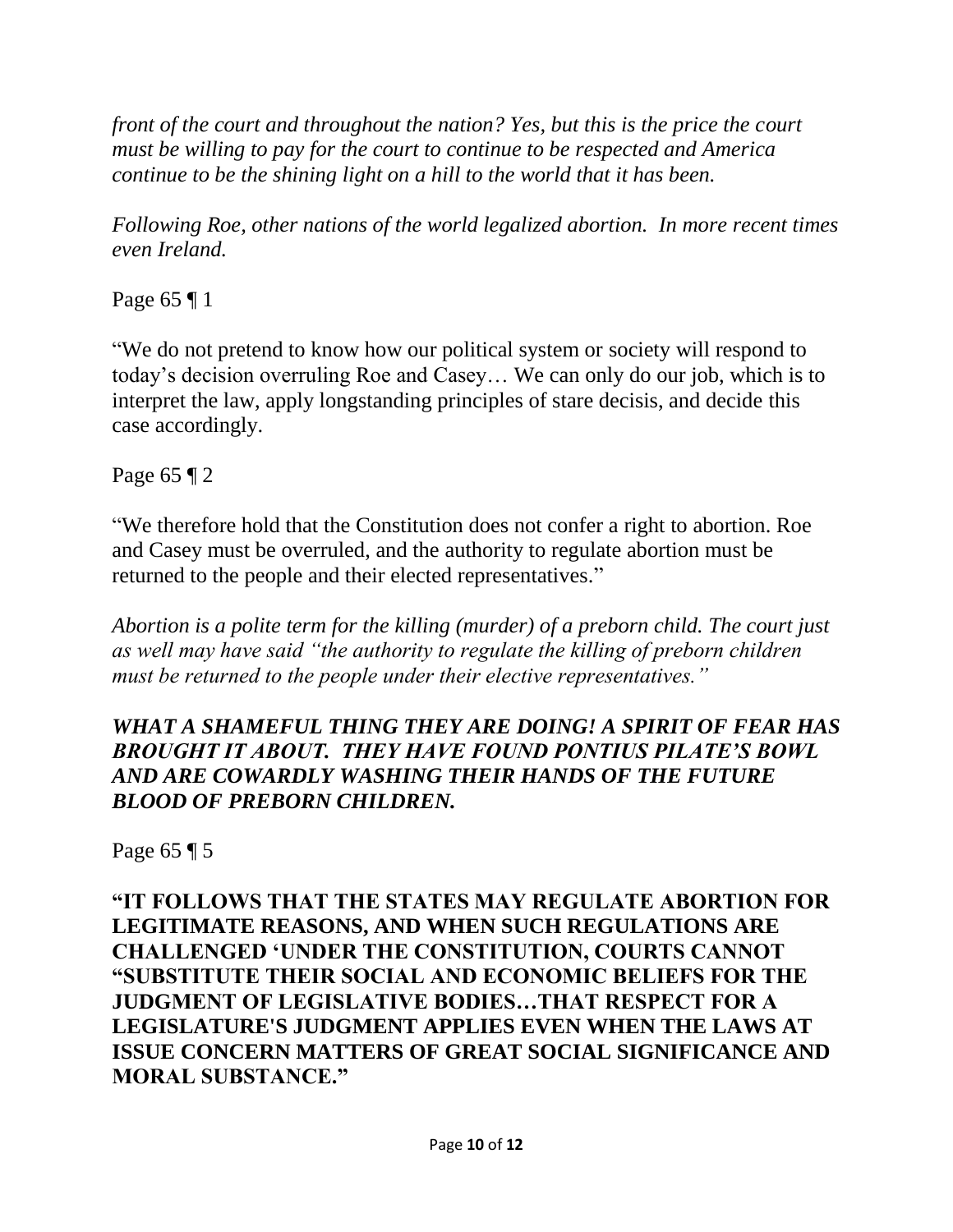*Translated, what they are saying is "We are sending this back to the States. Let the States do what they want. We are out of it. We don't want to hear any more about it." If States pass laws legalizing partial birth abortion and even infanticide, and if the law is appealed to the Supreme Court, the court will simply point to page 65 of this opinion in which they said that "legislature's judgment applies even when the laws at issue concern matters of great social significance and moral substance."*

*The Supreme Court needs to revise this draft opinion before it's too late. And they need to delete entirely such language as is found on page 65. The court must do its duty and hold fast to the golden thread of life that permeates all of life. Once that golden thread is pulled, the entire garment of life becomes unraveled.* 

*The theologian Frances Schaffer and Surgeon General Koop (under the Reagan Administration) went together on a book called "Whatever happened to the Human Race?" In the book, they explained that it all started in Nazi Germany with the legalization of abortion. It then spread to the handicapped newborn; then the Gypsies; then the Slavs; then eventually the politically unfit while euthanasianists taught the Nazis how to build the crematoriums.*

*Dr. Jerome Lejeune pointed out that following the Second World War, we had a representative at the Nuremburg trials who spoke 5 languages. He returned to say "It all started in Germany when it was decided that there is such a thing as a life not worth living."*

*The Supreme Court must not pass the buck back to the States because of their own cowardice. They must stand with preborn children created in the Image of God. The culture of death in our nation is already advocating for the legalization of infanticide and euthanasia. The States will soon fall prey to the slippery slope.*

*The court must stand on our Declaration of Independence, an inspired document which upholds unalienable rights deemed to be self-evident including the rights to life and liberty, and so standing, they need to hold fast to the golden thread of the sanctity of life that permeates all of the fabric of life. If that thread is allowed to be pulled, all of the fabric of life will become unraveled.*

Page 67 ¶ 2

*The draft opinion concludes with these words:*